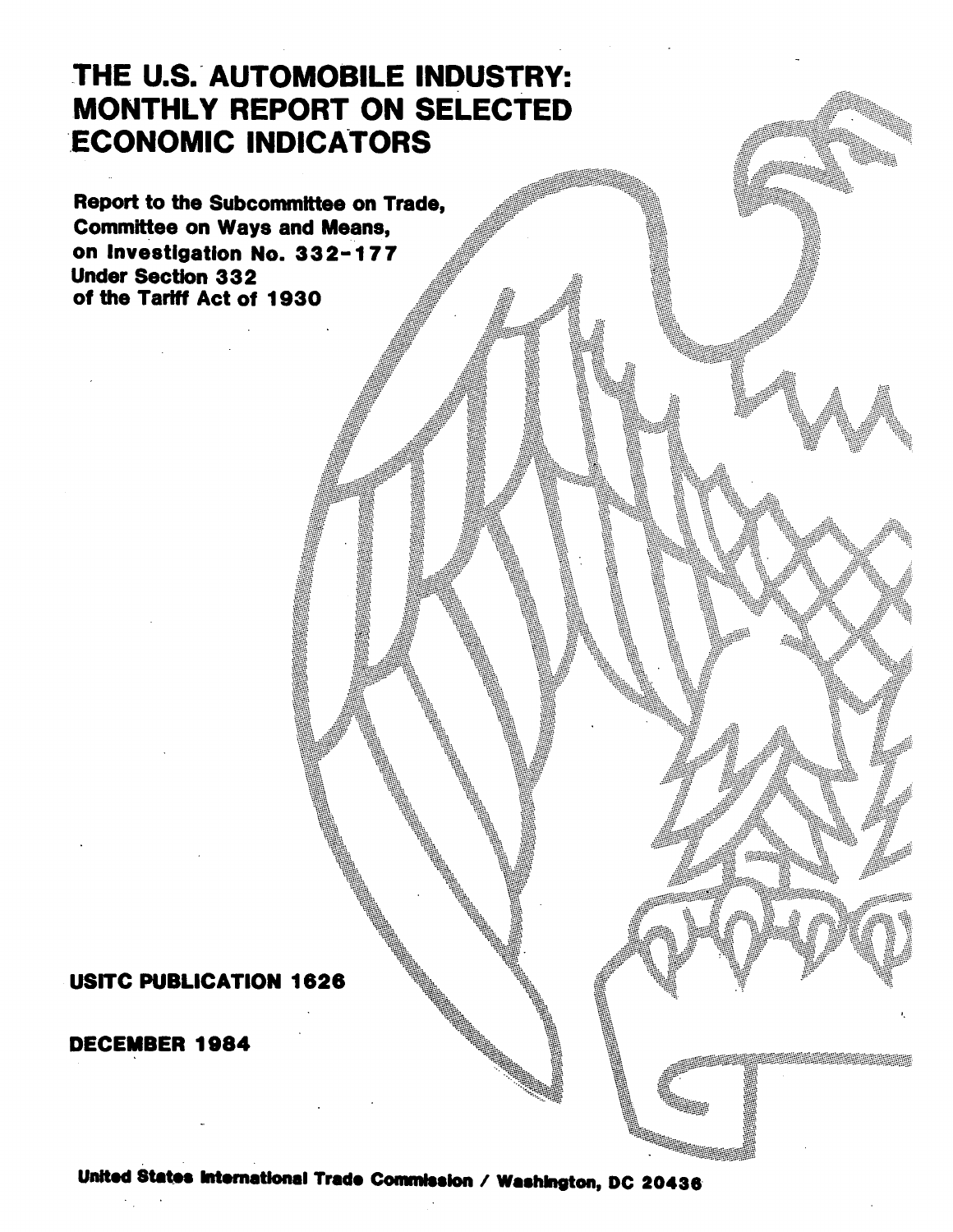## **UNITED STATES INTERNATIONAL** TRADE **COMMISSION**

### **COMMISSIONERS**

**Paula Stem, Chairwoman**

**Susan W. Llebeler, Vice Chairman**

**Alfred E. Eckes**

**Seeley G. Lodwick**

**David B. Rohr**

Kenneth R. Mason, Secretary to the Commission

This report was prepared principally **by**

Jim McElroy and John Creamer

Machinery and Transportation Equipment Branch Machinery and Equipment Division

> Office of Industries Norris **A.** Lynch, Director

Address all communications to Office of the Secretary United States International Trade Commission Washington, **D.C.** 20436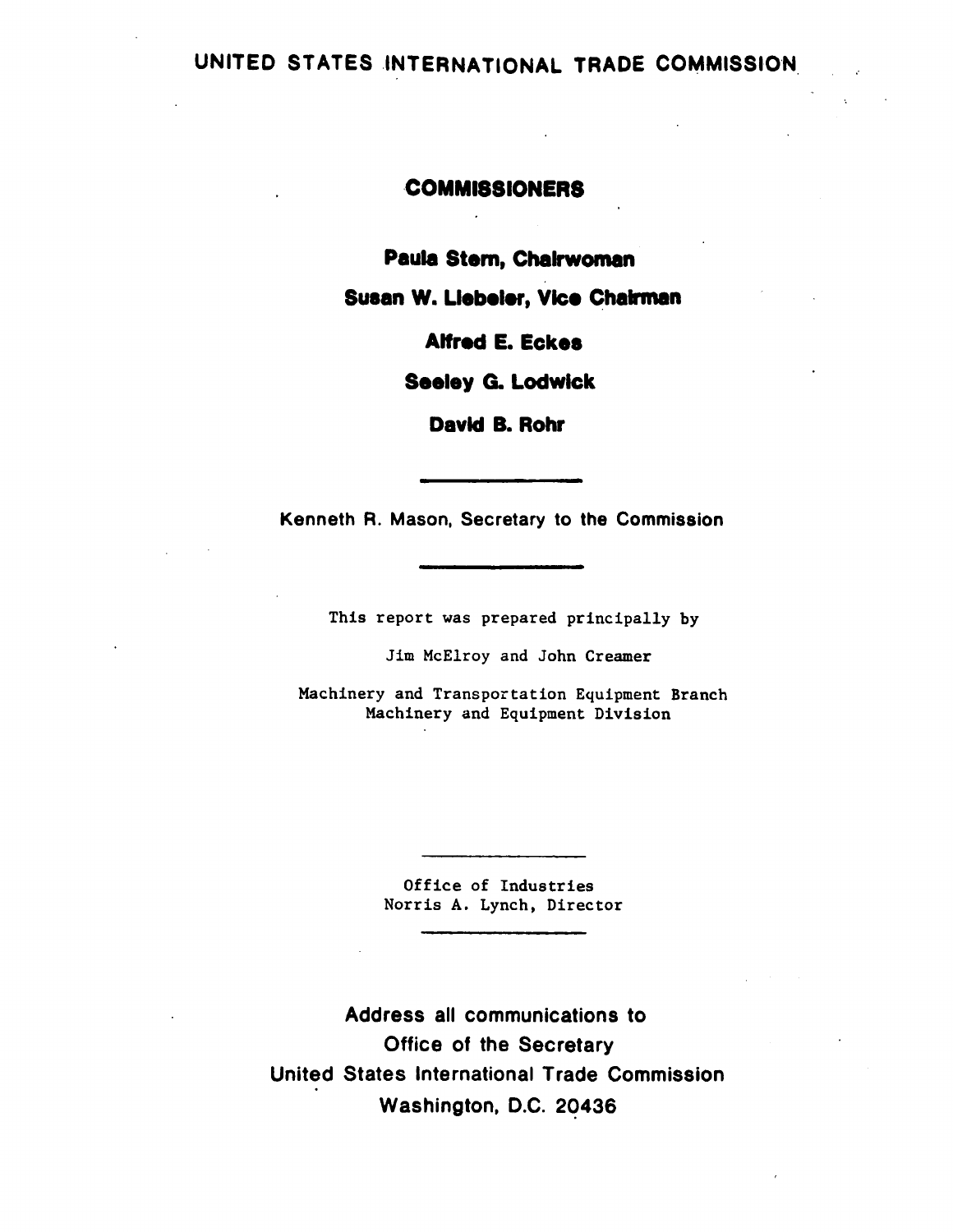#### **C 0** *NTB NTS*

Page

 $\mathbb{R}^2$ 

#### Tables

| 1. | New passenger automobiles: U.S. retail sales of domestic production,<br>production, inventory, days' supply, and employment, by specified<br>periods, December 1982-November 1984--------                                       | ı              |
|----|---------------------------------------------------------------------------------------------------------------------------------------------------------------------------------------------------------------------------------|----------------|
| 2. | New passenger automobiles: U.S. imports for consumption, by principal<br>sources and by specified periods, November 1982-October 1984-------                                                                                    | $\overline{2}$ |
| 3. | Lightweight automobile trucks and bodies and cab/chassis for light-<br>weight automobile trucks: U.S. imports for consumption, by<br>principal sources and by specified periods, November 1982-<br>October 1984----             | 3              |
| 4. | New passenger automobiles: U.S. exports of domestic merchandise,<br>by principal markets and by specified periods, November 1982-<br>October 1984---------                                                                      |                |
| 5. | Lightweight automobile trucks and bodies and cab/chassis for light-<br>weight automobile trucks: U.S. exports of domestic merchandise,<br>by principal markets and by specified periods, November 1982-<br>October 1984-------- | 5              |
| 6. | New passenger automobiles: Sales of domestic and imported passenger<br>automobiles and sales of imported passenger automobiles as a percent<br>of total U.S. sales, by specified periods, 1983 and 1984-----------              | 6              |
| 7. | New passenger automobiles: Price indexes, by specified periods,<br>1983 and $1984$ ---------------                                                                                                                              | 7              |
| 8. | New passenger automobiles: Retail price changes in the U.S. market<br>during November 1984-------                                                                                                                               | 7              |
| 9. | Manufacturers' suggested retail prices of selected U.S. and Japanese<br>automobiles, April 1981-December 1984-------------------------------                                                                                    | 8              |

þ,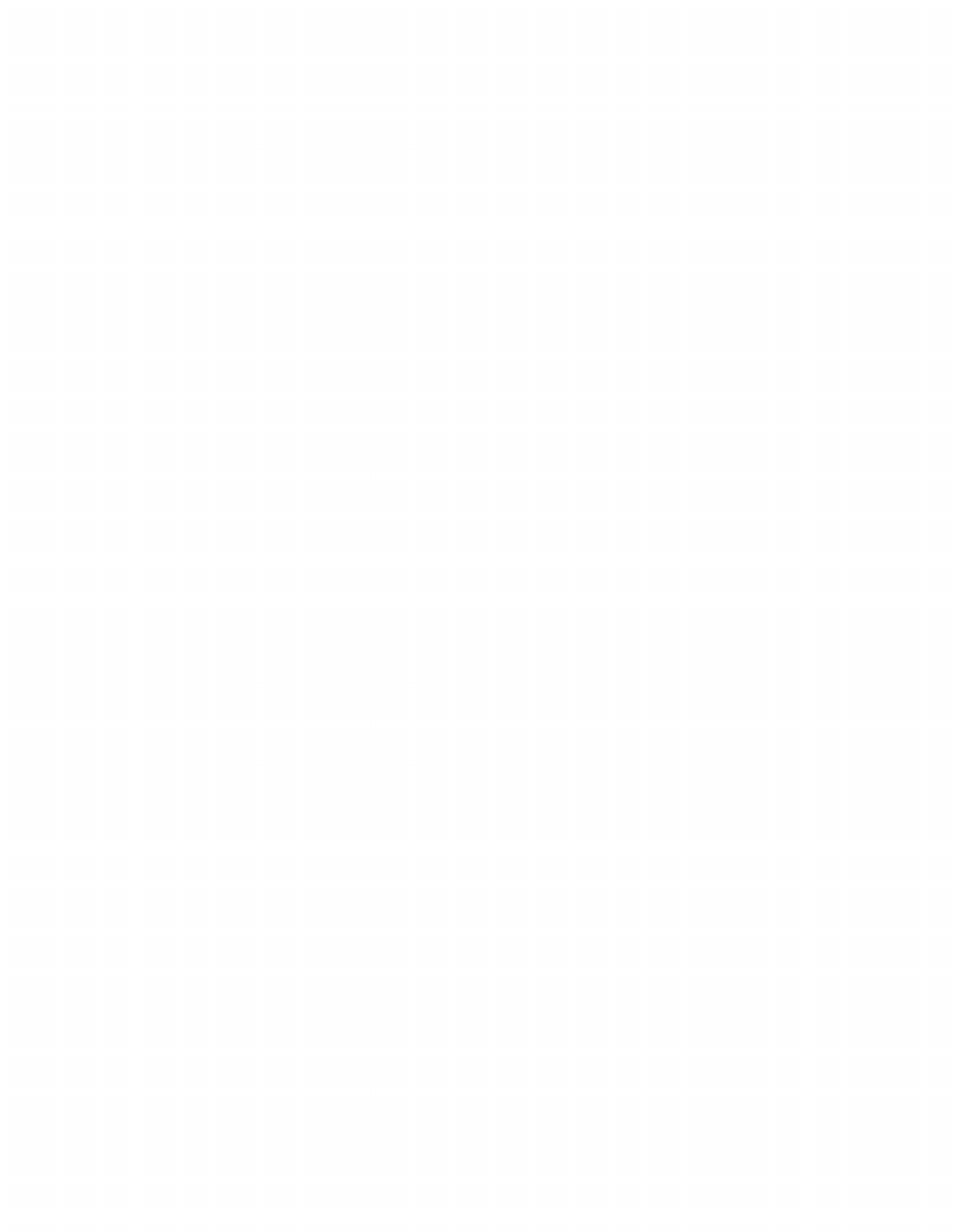Table 1.--New passenger automobiles: **U.S.** retail sales of domestic production, production,, inventory, days' supply, and employment, **by** specified periods. December 1982-November 1984

|                                                |                         | 1983 and 1984        | 1982 and 1983                |                          |                         |  |
|------------------------------------------------|-------------------------|----------------------|------------------------------|--------------------------|-------------------------|--|
| Item                                           | $0$ ct.<br>1984         | Nov.<br>1984         | Dec. 1983-<br>2<br>Nov. 1984 | Nov.<br>1983             | Dec. 1982-<br>Nov. 1983 |  |
| Retail sales of domes-:                        |                         |                      |                              |                          |                         |  |
|                                                |                         |                      |                              |                          |                         |  |
| tic production:                                |                         |                      |                              |                          |                         |  |
| Subcompact----------:<br>Compact-------------: | $\cdot$ 172<br>$-107$ : | 164<br>97:           | 2,179<br>$1,293$ :           | 183<br>75:               | 1,990<br>929            |  |
|                                                |                         |                      |                              |                          |                         |  |
| Intermediate--------:                          | 225:                    | 193:                 | $2,500.$ :                   | 192:                     | 2,195                   |  |
| Standard------------:                          | .99:                    | $75$ :               | 1,110:                       | 100:                     | 1,140                   |  |
| Luxury--------------                           | 92:                     | 77 :                 | 1,009:                       | 40 :                     | 430                     |  |
| $Total-----$                                   | 696 :                   | 607:                 | 8,091:                       | 591 :                    | 6,684                   |  |
| Production:                                    |                         |                      |                              |                          |                         |  |
| Subcompact--                                   | 149                     | $\overline{1}23$     | 1,629                        | 214:                     | 2,005                   |  |
| Compact-----------                             | 152                     | 151 :                | 1,912:                       | 101:                     | 1,078                   |  |
| Intermediate--------:                          | 236                     | 217 :                | 2,656                        | 196 :                    | 2,175                   |  |
| Standard-------------:                         | 87                      | 9I :                 | 774                          | 90 :                     | 976                     |  |
| Luxury ------------                            | .67                     | 72 :                 | 668                          | 40 :                     | 437                     |  |
| $Total-----$                                   | 691:                    | 655 :                | 7,639:                       | 641 :                    | 6,671                   |  |
| Inventory:                                     | н.                      | $\frac{1}{2}$        |                              |                          |                         |  |
| Subcompact----------:                          | 270<br>$\cdot$          | 294 :                | $\mathbf{1}$<br>ΥŻ.          | 241:                     | <u>1/</u>               |  |
| Compact--------------:                         | 319:                    | $-326$ :             | $\mathbf{1}$                 | 307:                     | $\mathbf{1}$            |  |
| Intermediate--------:                          | 362:                    | 357:                 | 1/                           | 435 :                    | $\mathbf{1}$            |  |
| Standard------------:                          | 196:                    | 204 ::               | 1/                           | 111:                     | $\mathbf{1}$            |  |
| Luxury------------                             | 119:                    | 116:                 | 1/                           | 130:                     | 1/                      |  |
| $Total-----$                                   | $1,266$ :               | <u>1,296 :</u>       | 1/                           | 1,224:<br>$\ddot{\cdot}$ | 1/                      |  |
| Days' supply: 2/                               |                         |                      |                              |                          |                         |  |
| Subcompact------                               | .58:                    | 65.                  | 1/                           | 66                       | $\mathbf{1}$            |  |
| Compact--------------:                         | 53                      | 59                   | 1/                           | 61                       | $\mathbf{1}$            |  |
| Intermediate--------:                          | 50<br>$\cdot$           | 41                   | $\mathbf{1}$                 | 45                       | $\mathbf{1}$            |  |
| Standard-------------:                         | 62:                     | 54 <sup>°</sup>      | $\mathbf{1}$                 | 43                       | $\mathbf{1}$            |  |
| Luxury------------                             | 46 :                    | 37                   | 1/                           | 53                       | 17                      |  |
| $Total---$                                     | 54:                     | 51<br>$\ddot{\cdot}$ | $\mathbf{1}$                 | 48 :<br>$\ddot{\cdot}$   | 1/                      |  |
|                                                |                         |                      |                              |                          |                         |  |
| Employment: 3/                                 |                         |                      |                              | 6/839:                   |                         |  |
| Total employees-----:                          | 4/885                   | 5/881                | $\mathbf{1}$                 |                          | $\mathbf{1}$            |  |
| Production workers--:                          | 681<br>4/               | 5/678                | <u>1</u> /                   | 6/644:                   | $\mathbf{1}^{\prime}$   |  |
| Layoffs $1/$ ----------:                       | 52                      | 56                   | 1/                           | 113                      | 1/                      |  |

(In thousands of units; thousands of employees)

**1/** Not applicable.

2/ Days' supply is an average for each class size which is determined **by** the previous month's retail sales.

**3/** Employment data are for **SIC 371** (motor vehicles and motor vehicle equipment).

4/ Data are for September 1984, revised.

**5/** Data are for October 1984.

**6/** Data are for October **1983,** revised.

i/ Layoffs are the number of **UAW** members on indefinite layoff from **U.S.** auto plants as of the end of each specified period.

Source: Retail sales and production, Data Resources, Inc. Auto Information Bank; days' supply and inventory, Automotive News; and employment, **U.S.** Department of Labor.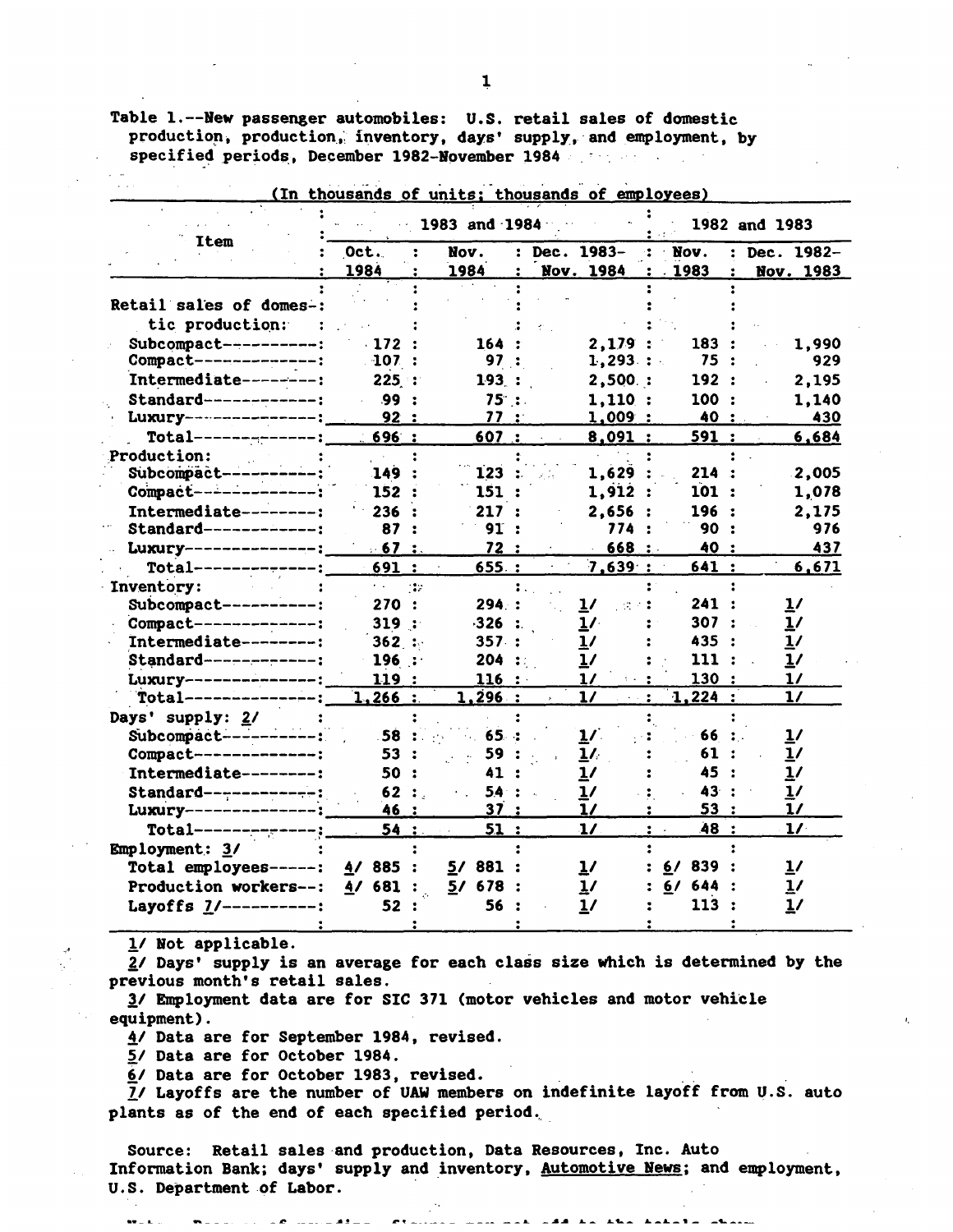|                                          |           | 1983 and 1984 |           | 1982 and 1983         |                                    |           |           |            |  |  |
|------------------------------------------|-----------|---------------|-----------|-----------------------|------------------------------------|-----------|-----------|------------|--|--|
| Source                                   | Sept.     |               | Oct.      | $\ddot{\phantom{a}}$  | Nov. 1983-<br>$\ddot{\phantom{a}}$ | Oct.      | $\bullet$ | Nov. 1982- |  |  |
|                                          | $-1984$   |               | 1984      | $\ddot{\phantom{a}}$  | Oct. 1984                          | 1983      |           | Oct. 1983  |  |  |
|                                          |           |               |           |                       | Quantity (units)                   |           |           |            |  |  |
|                                          |           |               |           |                       |                                    |           |           |            |  |  |
| Japan--------------:                     | 154,630:  |               | 156,524:  |                       | 1,976,897:                         | 166,616:  |           | 1,818,464  |  |  |
| Canada--------------:                    | 79,792 :  |               | 92,079 :  |                       | 1,065,650:                         | 66,968 :  |           | 772,962    |  |  |
| West Germany-------:                     | 25,654:   |               | 24,508:   |                       | 335,058 :                          | 24,854 :  |           | 216,716    |  |  |
| Sweden--------------:                    | 5,689:    |               | 9,862:    |                       | 121,647:                           | 8,994:    |           | 106,394    |  |  |
| $Itally----------------:$                | 572:      |               | 417:      |                       | 9,792:                             | 194:      |           | 3,766      |  |  |
| United Kingdom-----:                     | 1,211:    |               | 1,300:    |                       | 19,873:                            | 1,358:    |           | 15,958     |  |  |
| France-------------:                     | 1,856:    |               | 1,840 :   |                       | $32,654$ :                         | 2,560:    |           | 47,494     |  |  |
| All other----------:                     | 233:      |               | 383:      |                       | 18,580:                            | 1,478:    |           | 8,047      |  |  |
| $Total-----$                             | 269,637:  |               | 286,913:  |                       | 3,580,151:                         | 273,022:  |           | 2,989,801  |  |  |
|                                          |           |               |           | Value (1,000 dollars) |                                    |           |           |            |  |  |
|                                          |           |               |           |                       |                                    |           |           |            |  |  |
| Japan---------------:                    | 975,879 : |               | 997,382 : |                       | 12,428,198 :                       | 985,288 : |           | 10,202,092 |  |  |
| Canada-------------:                     | 793,577:  |               | 881,016 : |                       | 9,972,051:                         | 592,050:  |           | 6,610,464  |  |  |
| West Germany-------:                     | 360.156:  |               | 348,464 : |                       | 4,501,155 :                        | 314,476:  |           | 3,192,957  |  |  |
| <b>Sweden-------------:</b>              | 59,585:   |               | 107,912:  |                       | 1,294,925:                         | 91,861:   |           | 1,002,970  |  |  |
| Italy---------------:                    | 9,772:    |               | 6,846:    |                       | 134,376:                           | 2,958 :   |           | 53,930     |  |  |
| United Kingdom-----:                     | 29,413 :  |               | 31,505:   |                       | 462,766 :                          | 31,268:   |           | 376,457    |  |  |
| <b>France--------------:</b>             | 18, 185:  |               | 18,152:   |                       | 292, 195:                          | 24,778    |           | 341,838    |  |  |
| All other----------:                     | 1,988 :   |               | 3,688:    |                       | 120,337:                           | 13,081:   |           | 63,036     |  |  |
| Total----------: 2,248,555 : 2,394,965 : |           |               |           |                       | 29,206,003 : 2,055,760 :           |           |           | 21,843,744 |  |  |
|                                          |           |               |           |                       |                                    |           |           |            |  |  |

Table 2.--New passenger automobiles: U.S. imports for consumption, by principal sources and by specified periods, November 1982-October 1984  $\underline{1}$ /

1/ Data include imports into Puerto Rico and TSUSA item 692.1005; data do not include automobiles assembled in foreign-trade zones.

Source: Compiled from official statistics of the U.S. Department of Commerce. Note.--Because of rounding, figures may not add to the totals shown.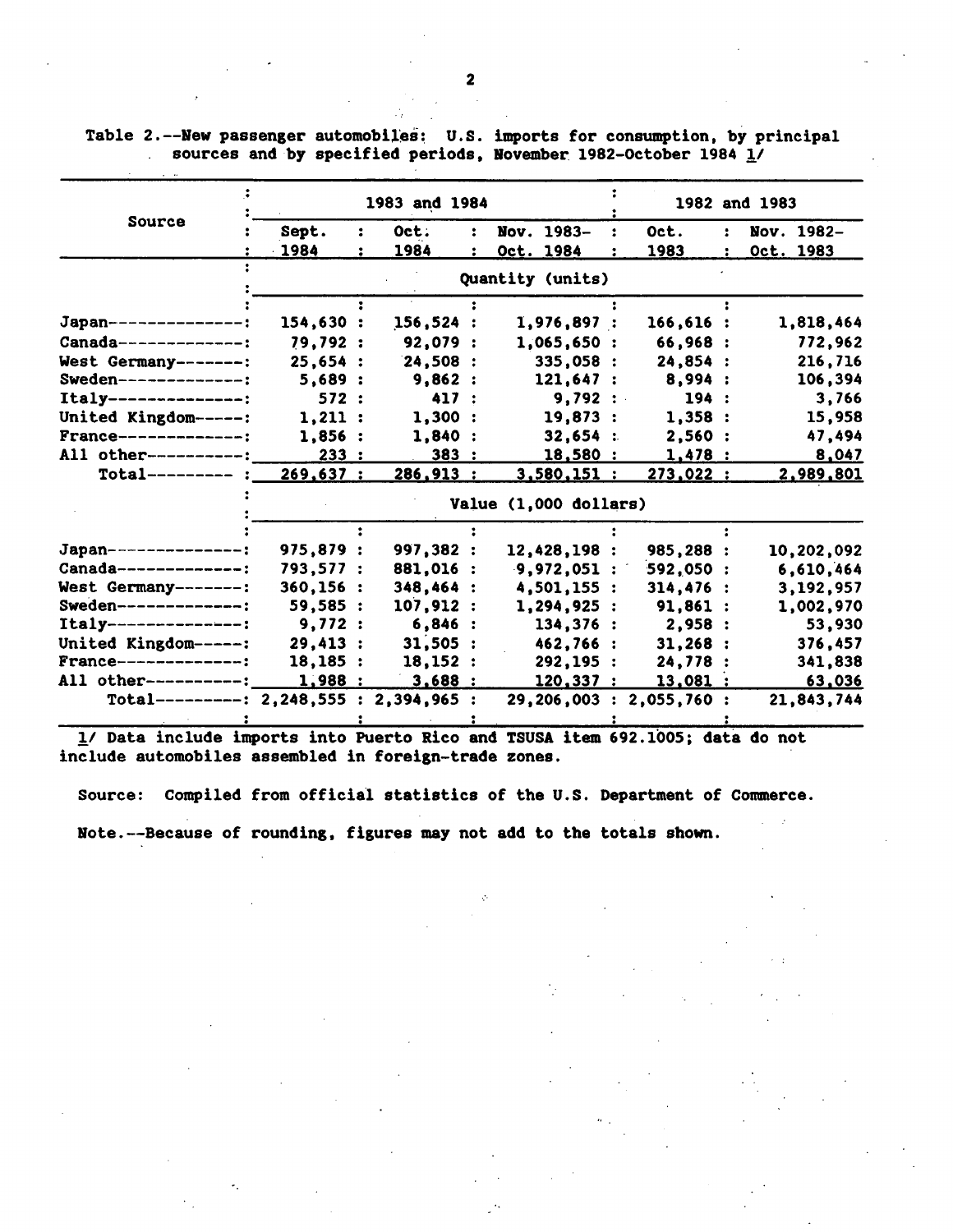Table 3.--Lightweight automobile trucks **1/** and bodies and cab/chassis for lightweight automobile trucks: **U.S.** imports for consumption, **by** principal sources and **by** specified periods, November 1982-October 1984 2/

|                       |               | 1982 and 1983         |                         |              |  |  |                                |
|-----------------------|---------------|-----------------------|-------------------------|--------------|--|--|--------------------------------|
| <b>Source</b>         | Sept.<br>1984 | Oct.<br><u> 1984 </u> | Nov. 1983-<br>Oct. 1984 | Oct.<br>1983 |  |  | Nov. 1982-<br><u>Oct. 1983</u> |
|                       |               |                       | Quantity (units) 3/     |              |  |  |                                |
|                       |               |                       |                         |              |  |  |                                |
| Japan-                | 49,133:       | 42,682 :              | 558,827:                | 36,349:      |  |  | 368,389                        |
| Canada--------------: | 32,589:       | 26,996:               | 349,162:                | 28,282:      |  |  | 244,982                        |
| All other----------:  | 598 :         | $2,485$ :             | 4,149:                  | 49 :         |  |  | 2,279                          |
| $Total-----$          | 82,320:       | 72,163:               | 912,138:                | 64,680 :     |  |  | 615,650                        |
|                       |               |                       | Value (1,000 dollars)   |              |  |  |                                |
|                       |               |                       |                         |              |  |  |                                |
| Japan--------------   | 206,415:      | 177,566:              | 2,315,989:              | 146,530 :    |  |  | 1,486,101                      |
| Canada-------------:  | 290.272:      | 236.601:              | 2,799,301:              | 239,460:     |  |  | 2,063,048                      |
| All other----------:  | 3,327:        | 17,219:               | 37,829:                 | 510:         |  |  | 32,620                         |
| $Total-----$          | 500,014:      | 431,386 :             | 5, 153, 119:            | 386,500 :    |  |  | 3,581,769                      |
|                       |               |                       |                         |              |  |  |                                |

**1/** Defined as not over **10,000** pounds gvw.

2/ Partially estimated, all data include imports into Puerto Rico.

**I/** Quantity data include complete trucks and cab/chassis, but exclude bodies.

Source: Compiled from official statistics of the U.S. Department of Commerce.

Note.--Because of rounding, figures may not add to the totals shown.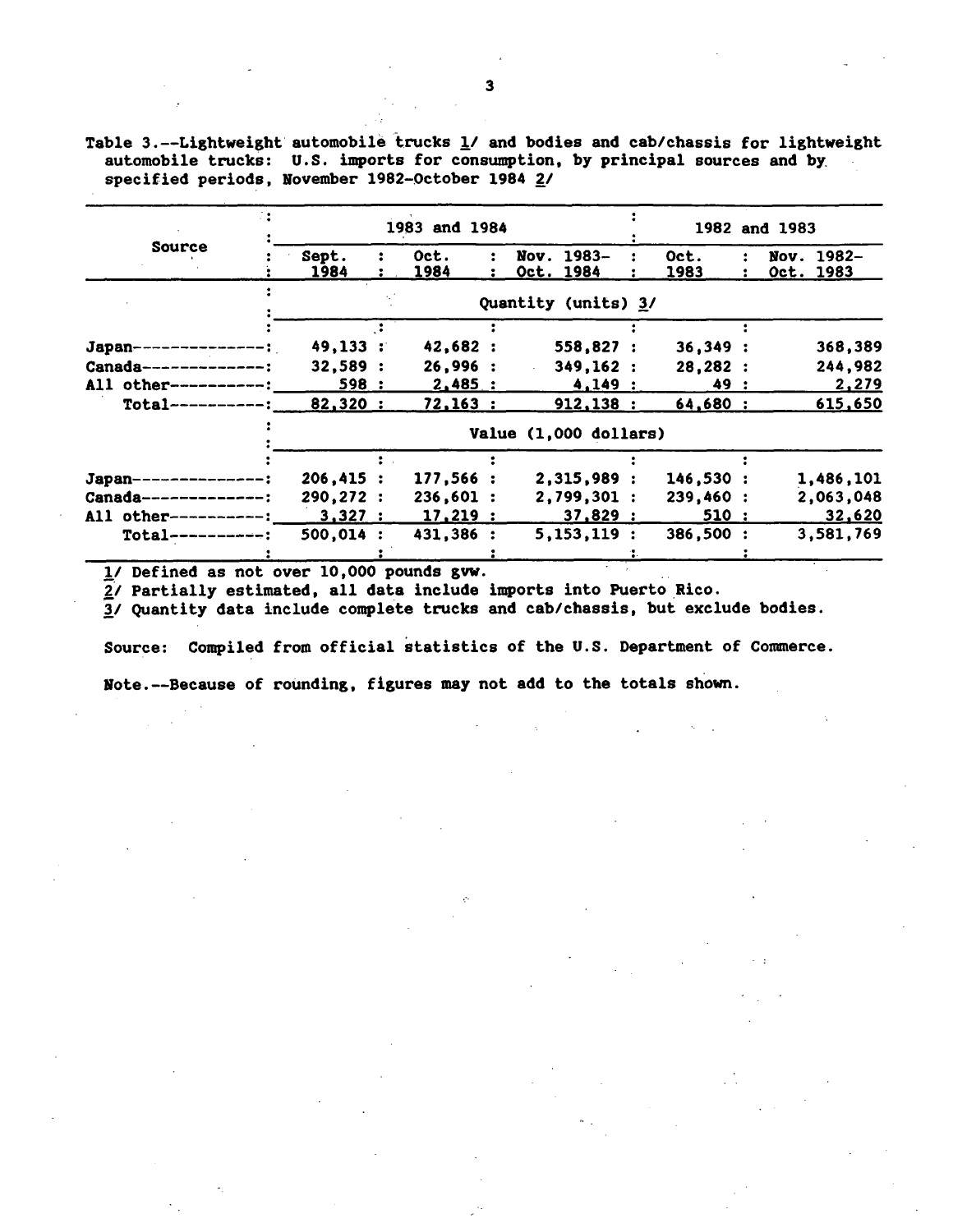Table 4.--New passenger automobiles: **U.S.** exports of domestic merchandise, **by** principal markets and **by** specified periods, November 1982-October 1984

|                           |           | 1983 and 1984         |                  |           | 1982 and 1983 |
|---------------------------|-----------|-----------------------|------------------|-----------|---------------|
| Market                    | Sept.     | Oct.<br>÷             | Nov. 1983-       | Oct.      | Nov. 1982-    |
|                           | 1984      | 1984                  | Oct. 1984        | 1983      | Oct. 1983     |
|                           |           |                       | Quantity (units) |           |               |
|                           |           |                       |                  |           |               |
| $Canada$ --------------;  | 46,745:   | 40,088 :              | 576,432:         | 54,519:   | 467,550       |
| Saudi Arabia-------:      | 325:      | 491 :                 | 7,724:           | 1,180:    | 12,599        |
| $Kuwait$ -------------:   | 109:      | 19:                   | 2.410:           | 227:      | 3,206         |
| Japan---------------:     | 37:       | 251:                  | 2,347:           | 145:      | 1,813         |
| West Germany-------:      | 176:      | 459 :                 | 3,880:           | .251:     | $-2,479$      |
| $Venezuela-----$          | 5:        | 15:                   | 112:             | 3.        | 716           |
| All other----------:      | 520 :     | 691:                  | 8,861:           | 924:      | 12,157        |
| $Total-----$              | 47,917:   | 42,014:               | 601,766:         | 57,249:   | 500,520       |
|                           |           | Value (1,000 dollars) |                  |           |               |
|                           |           |                       |                  |           |               |
| $Canada----------$        | 349,702 : | 329,327:              | 4,393,217 :      | 417,865 : | 3,445,880     |
| Saudi Arabia-------:      | 4,953 :   | 7,325:                | 96,300:          | 14,918:   | $-166, 216$   |
| Kuwait-<br>-------------! | 1,509:    | 253:                  | $29,383$ :       | $3,090$ : | 40,539        |
| Japan----------------:    | 553:      | 4,460:                | 33,274:          | 2,412:    | 23,992        |
| West Germany-------:      | 1,917:    | 5,092:                | 40,304:          | 2,699:    | 25,885        |
| $Venezuela-----$          | 52:       | . 190:                | 1,365:           | 30:       | 7,573         |
| All other----------:      | 5,486:    | 7,777:                | 102,538:         | 10,495:   | 136,065       |
| $Total-----$              | 364, 172: | 354,424:              | 4,696,381:       | 451,509 : | 3,846,150     |
|                           |           |                       |                  |           |               |

Source: Compiled from official statistics of the **U.S.** Department of Commerce.

Note.--Because of rounding, figures may not add to the totals shown.

4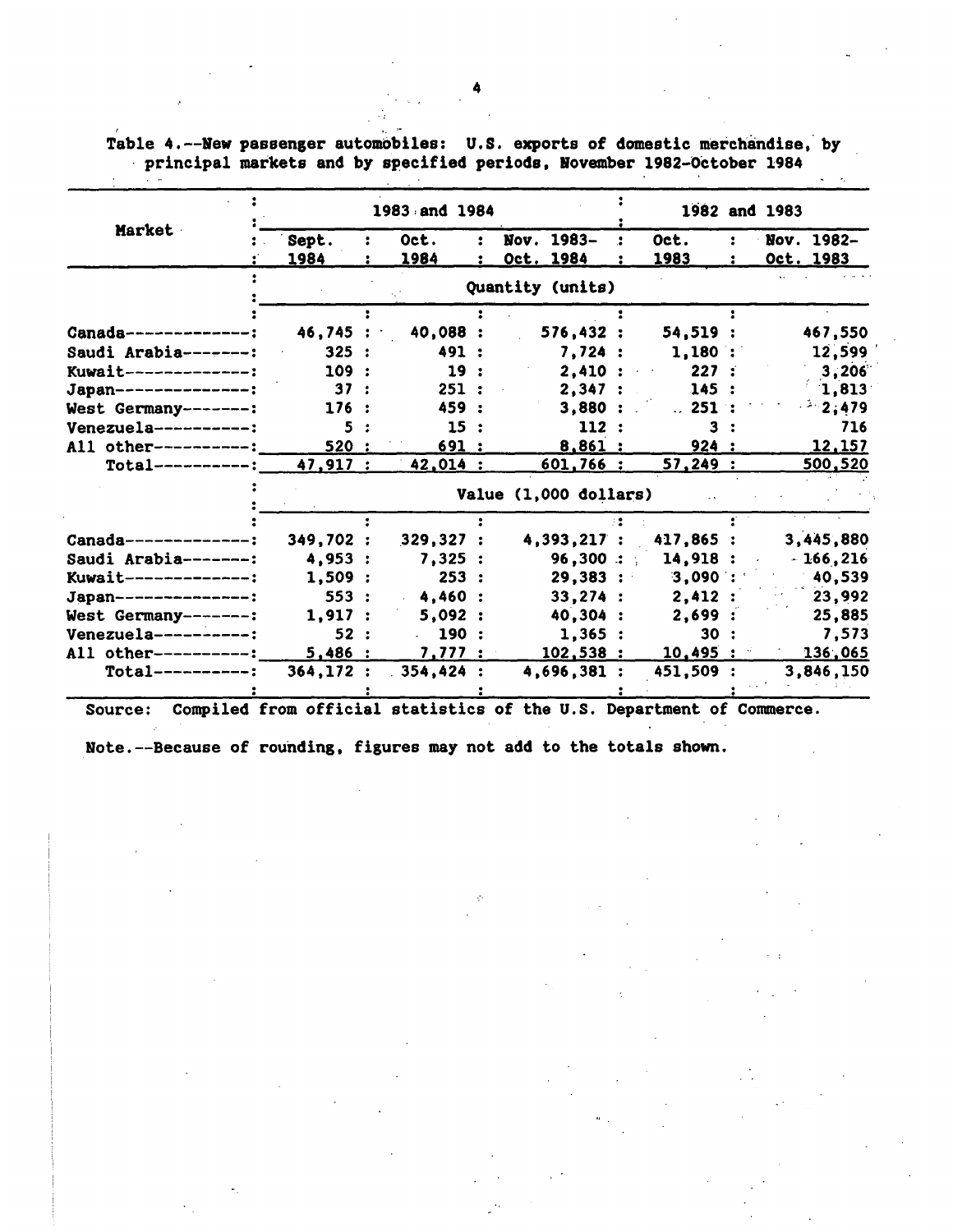|                         |                | 1983 and 1984 |                       |          | 1982 and 1983    |                |
|-------------------------|----------------|---------------|-----------------------|----------|------------------|----------------|
| Market                  | Sept.          | Oct.          | Nov. 1983-            | Oct.     | Nov. 1982-       |                |
|                         | 1984           | 1984          | Oct. 1984             | 1983     | <u>Oct. 1983</u> |                |
|                         |                |               | Quantity (units) 3/   |          |                  |                |
|                         |                |               |                       |          |                  |                |
| Canada--------------:   | 7,814:         | 7,056:        | 102,724:              | 8,866 :  |                  | 76,795         |
| Saudi Arabia-------:    | 383:           | 597:          | 6,958:                | 907:     |                  | 19,576         |
| Kuwait-------------:    | 241:           | 213:          | 1,648:                | 155:     |                  | 1,881          |
| $Venezuela-----$        | $\mathbf{1}$ : |               | 57:                   |          |                  | 239            |
| All other----------:    | 1,026:         | 957:          | 8,043:                | 617:     |                  | 10,913         |
| $Total-----$            | 9,465:         | 8,824:        | 119,430:              | 10,545:  |                  | 109,404        |
|                         |                |               | Value (1,000 dollars) |          |                  |                |
|                         |                |               |                       |          |                  |                |
| Canada-------------:    | 67,462:        | 56,638:       | 793,988:              | 69,087 : |                  | 562,970        |
| Saudi Arabia-------:    | 5,308:         | 8,599:        | 93,640 :              | 11,919:  |                  | 247,132        |
| $Kuwait$ -------------: | 3,420:         | 3,105:        | 21,780:               | 2,031:   |                  | 24,036         |
| Venezuela----------:    | 8              |               | 836:                  |          |                  | 1,947          |
| All other----------:    | 11,679:        | 12,428:       | 84,740 :              | 5,130:   |                  | <u>107,314</u> |
| $Total-----$            | 87,877:        | 80,777:       | 994,984               | 88,167:  |                  | 943,399        |
|                         |                |               |                       |          |                  |                |

Table 5.--Lightweight automobile trucks **1/** and bodies and cab/chassis **for** lightweight automobile trucks: U.S. exports of domestic merchandise, **by** principal markets and **by** specified periods, November 1982-October 1984 2/

**1/** Defined as not over **10,000** pounds gw.

2/ Partially estimated.

**I/** Quantity data include complete trucks and cab/chassis, but exclude bodies.

Source: Compiled from official statistics of the **U.S.** Department of Commerce.

Note.--Because of rounding, figures may not add to the totals shown.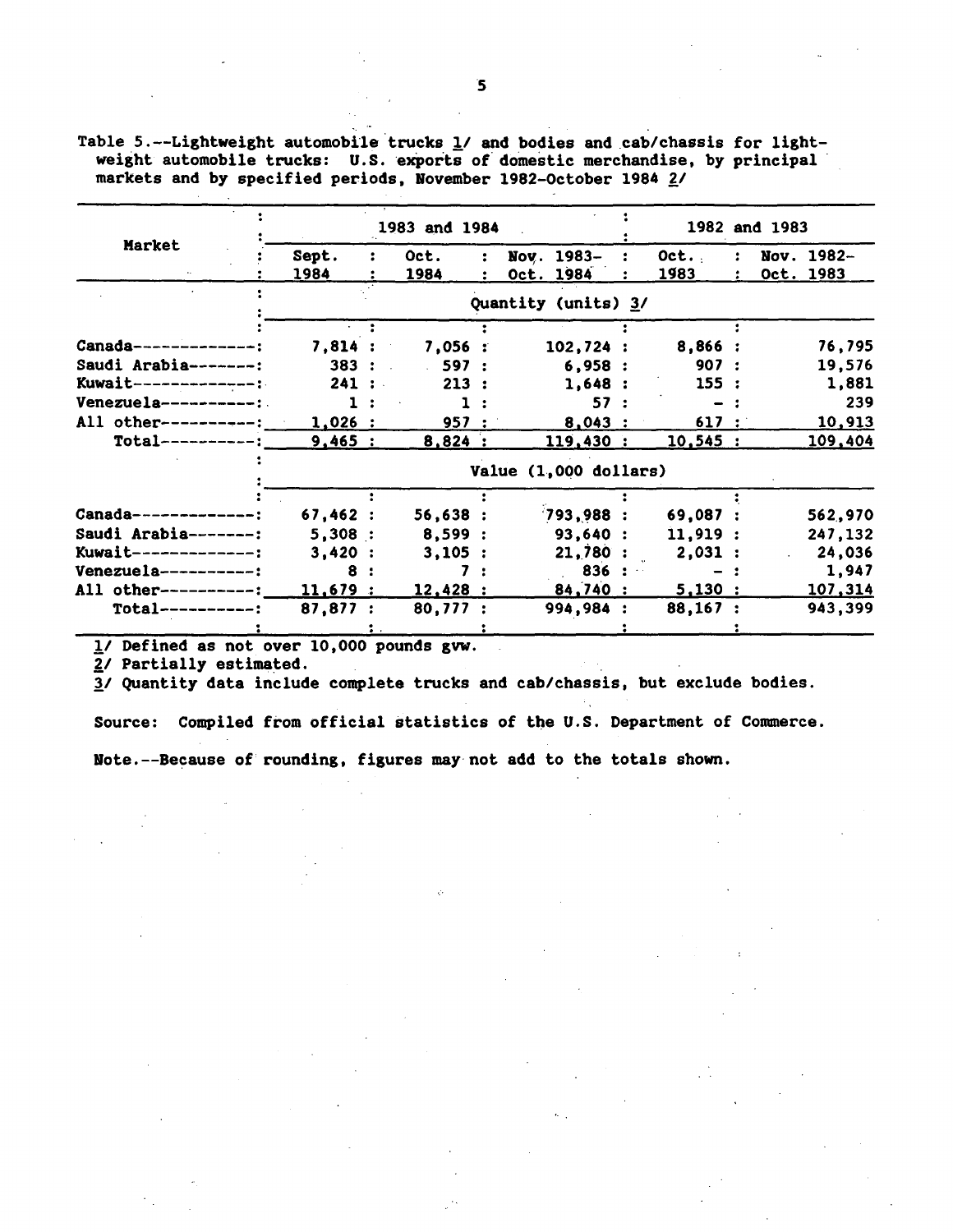Table 6. -- New passenger automobiles: Sales of domestic and imported passenger automobiles and sales of imported passenger automobiles **as** a percent of total **U.S.** sales, **by** specified periods, **1983** and 1984  $\sim 10^{-10}$  $\mathcal{L}^{\text{max}}$  $\sim 10^{11}$ 

|                                                                               |          |                            | Sales of-- |                            |                       |                                   | Ratio of import |                         |  |  |
|-------------------------------------------------------------------------------|----------|----------------------------|------------|----------------------------|-----------------------|-----------------------------------|-----------------|-------------------------|--|--|
| Period                                                                        |          | Domestic<br>automobiles 1/ |            | Imported<br>automobiles 2/ |                       | Total U.S. sales                  |                 | sales to<br>total sales |  |  |
|                                                                               | 1984     | 1983                       | 1984       | 1983                       | 1984                  | 1983                              | 1984            | 1983                    |  |  |
|                                                                               |          |                            |            |                            |                       |                                   |                 | <u>-Percent-</u>        |  |  |
|                                                                               |          |                            |            |                            |                       |                                   |                 |                         |  |  |
| $January---$ :                                                                | 583.429: | 412,893:                   | 195.129 :  | 182.853:                   | 778,558 :             | 595,746 :                         | 25.1:           | 30.7                    |  |  |
| $February--:$                                                                 | 655.016: | 442,479 :                  | 186,218 :  | 186.374:                   | 841,234:              | 628.853 :                         | 22.1:           | 29.6                    |  |  |
| $Jan-Feb. --: 1, 238, 445:$                                                   |          | 855.372:                   | 381.347:   |                            |                       | $369.227$ :1.619.792 :1.224.599 : | 23.5:           | 30.2                    |  |  |
| $March---:$                                                                   | 756.164: | 600, 303 :                 | 205,947:   | 220.479:                   | 962,111:              | 820.782 :                         | 21.4:           | 26.9                    |  |  |
| $Jan-Mar---:1,994,609:1,455,675:$                                             |          |                            | 587,294 :  |                            |                       | 589,706 :2,581,903 :2,045,381 :   | 22.7:           | 28.8                    |  |  |
| <b>April-----:</b>                                                            | 721,091: | 579.991:                   | 174,311:   | 183,464:                   | 895.402 :             | 763.455:                          | 19.5:           | 24.0                    |  |  |
| $Jan-Apr---:2,715,700 ::2,035,666 :$                                          |          |                            | 761,605:   |                            |                       | 773,170:3,477,305:2,808,836:      | 21.9:           | 27.5                    |  |  |
| May--------: $803.273$ :                                                      |          | 630,044 :                  | 243,326:   |                            | 206,457 :1,046,599 :  | 836.501 :                         | 23.2:           | 24.7                    |  |  |
| Jan-May---:3,518,973 :2,665,710 :1,004,931 :                                  |          |                            |            |                            |                       | 979,627 :4,523,904 :3,645,337 :   | 22.2:           | 26.9                    |  |  |
| June------: 727,370 :                                                         |          | 668.145:                   | 223,688 :  |                            | 235,282 : 951,058 :   | 903.427:                          | 23.5:           | .26.0                   |  |  |
| Jan-June--:4,246,343 :3,333,855 :1,228,619 :1,214,909 :5,474,962 :4,548,764 : |          |                            |            |                            |                       |                                   | 22.4:           | 26.7                    |  |  |
| $July-----: 684.112:$                                                         |          | 576.864:                   | 205.617:   | 214,356:                   | 889,729 :             | 791,220:                          | 23.1:           | $-27.1$                 |  |  |
| Jan-July--:4,930,455 :3,910,719 :1,434,236 :1,429,265 :6,364,691 :5,339,984 : |          |                            |            |                            |                       |                                   | 22.5:           | 26.8                    |  |  |
| August----: 630.469 :                                                         |          | 530.960:                   | 211.730:   | 209.113:                   | 815.199:              | 740.073 :                         | 26.0:           | 28.3                    |  |  |
| Jan-Aug---:5,533,924:4.441,679:1,645,966:1,638,378:7,179,890:6,080,057:       |          |                            |            |                            |                       |                                   | 22.9:           | 26.9                    |  |  |
| September-:                                                                   | 566.672: | 538.307 :                  | 176.358:   | 166, 163:                  | 743,030 :             | 704.470:                          | 23.7:           | 23.6                    |  |  |
| Jan-Sept--:6,100,596 :4,979,986 :1,822,324 :1,804,541 :7,922,920 :6,784,527   |          |                            |            |                            |                       |                                   | 23.0:           | 26.6                    |  |  |
| October---:                                                                   | 689.563: | 664, 194:                  | 212,700:   | 196, 124:                  | 902, 263:             | 860.318                           | 23.6:           | 22.8                    |  |  |
| Jan-Oct---:6,790,159:5,644,180:2,035,024:2,000,665:8,825,183:7,644,845        |          |                            |            |                            |                       |                                   | 23.1:           | 26.2                    |  |  |
| November--:                                                                   | 600.692: | 590,527:                   | 201,836:   |                            | 190, 211 : 802, 528 : | 780.738 :                         | 24.3:           | 24.4                    |  |  |
| Jan-Nov---:7,390,851 :6,234,707 :2,236,860 :2,190,876 :9,627,711 :8,425,583 : |          |                            |            |                            |                       |                                   | 26.0:           | 26.0                    |  |  |
|                                                                               |          |                            |            |                            |                       |                                   |                 |                         |  |  |

**1/** Domestic automobile sales include **U.S.** and Canadian-built automobiles sold in the United States.  $\sim$   $\sim$  $\mathcal{L}_{\text{max}}$  .  $\sim$ 

 $\zeta^{\prime}$ 

 $\mathcal{A}^{\mathcal{A}}_{\mathcal{A}}$  and  $\mathcal{A}^{\mathcal{A}}_{\mathcal{A}}$ 

 $\mathcal{L}^{\text{max}}$ 

2/ Does not include automobiles imported from Canada.

Source: Automotive News.

 $\mathbf{r}$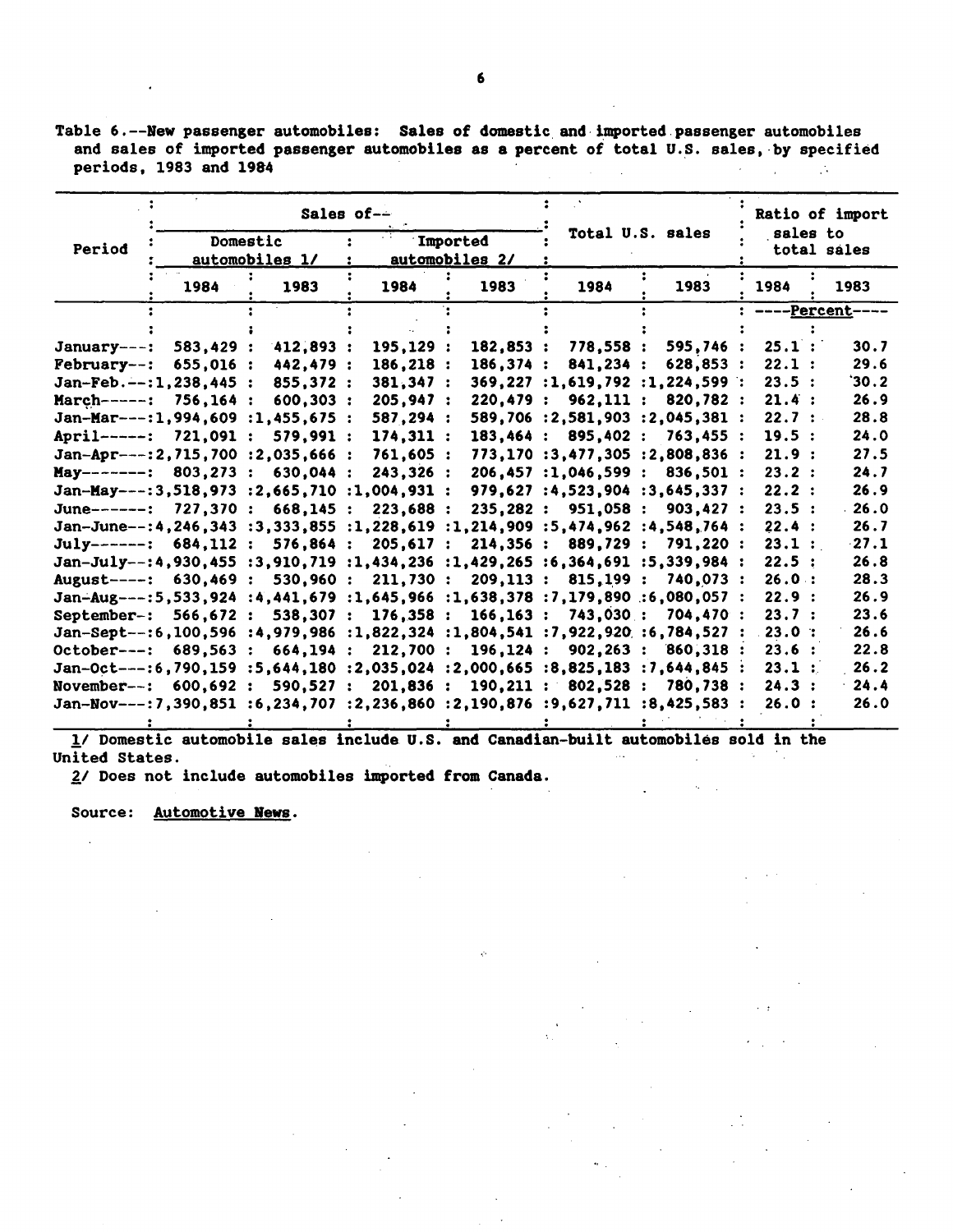|                       |               |              | $(1967 = 100)$    |              |               |                   |
|-----------------------|---------------|--------------|-------------------|--------------|---------------|-------------------|
| <b>Item</b>           |               | 1984         |                   |              | 1983 and 1984 |                   |
|                       | Sept.<br>1984 | Oct.<br>1984 | Percent<br>change | Oct.<br>1983 | Oct.<br>1984  | Percent<br>change |
|                       |               |              |                   |              |               |                   |
| <b>Consumer Price</b> |               |              |                   |              |               |                   |
| Index:                |               |              |                   |              |               |                   |
| Unadjusted--          | .208.2:       | 209.6:       | $+0.6$            | 204.3        | 209.6         | $+2.5$            |
| Seasonally            |               |              |                   |              |               |                   |
| adjusted----:         | 210.5         | 210.4        | 0                 | 205.9        | 210.4         | $+2.1$            |
| Producer Price        |               |              |                   |              |               |                   |
| Index:                |               |              |                   |              |               |                   |
| Unadjusted----:       | 211.0:        | 222.6        | $+5.4$            | 222.4        | 222.6         | o                 |
| Seasonally            |               |              |                   |              |               |                   |
| adjusted-             | 220.9         | 218.2:       | $-1.2$ :          | 217.6        | 218.2:        | $+0.2$            |
|                       |               |              |                   |              |               |                   |

Table 7.--New passenger automobiles: Price indexes, **by** specified periods, **1983** and 1984

Source: **U.S.** Department of Labor.

Table 8.--New passenger automobiles: Retail price changes in the **U.S.** market during November 1984

| Source and size category      | : Retail price changes, in<br>dollars, November 1984<br>$(+ or -)$ |
|-------------------------------|--------------------------------------------------------------------|
| U.S. producers:               |                                                                    |
|                               |                                                                    |
| European Community producers: |                                                                    |
| Japanese producers:           |                                                                    |

Source: Automotive News, November 1984.